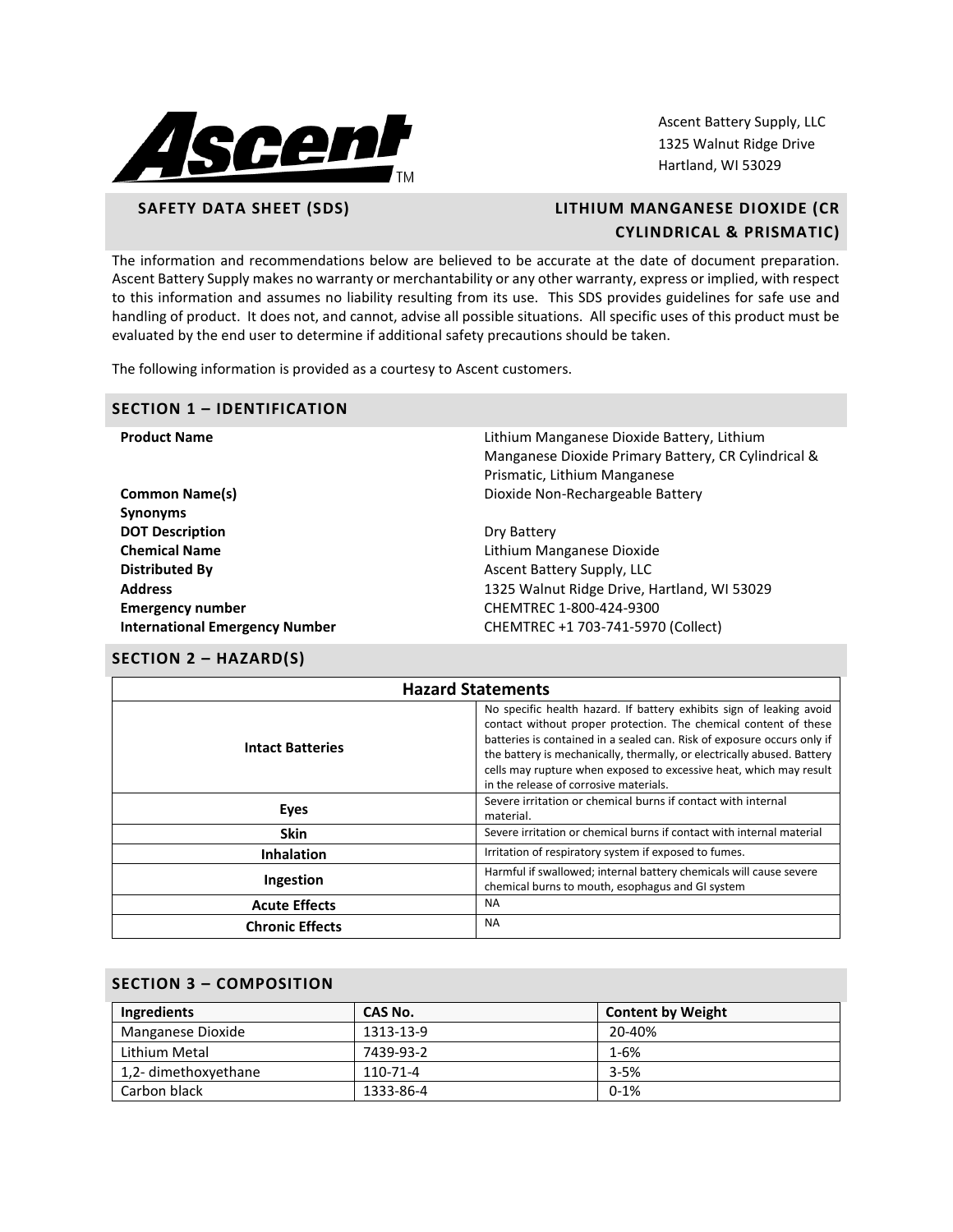| 1,3 - Dioxolane                   | 646-06-0   | $0 - 8%$    |
|-----------------------------------|------------|-------------|
| Graphite                          | 7782-42-5  | $0 - 3%$    |
| Steel                             | 7439-89-6  | $0.5 - 45%$ |
| Polypropylene                     | 9003-07-0  | 1-10%       |
| Propylene Carbonate               | 108-32-7   | $0 - 8%$    |
| Lithium Trifluoromethanesulfonate | 33454-82-9 | $0 - 3%$    |
| Lithium                           | 90076-65-6 | $0 - 3%$    |
| Trifluoromethanesulfonimide       |            |             |

## **SECTION 4 – FIRST AID MEASURES**

| <b>Inhalation</b>   | For exposure to vapors of internal chemicals: Remove<br>from exposure and move to fresh air immediately.<br>Rinse mouth and nose with water. Do not use mouth-<br>to-mouth resuscitation. If breathing has ceased, apply<br>artificial respiration using oxygen and a suitable<br>mechanical device such as a bag and a mask. Seek<br>medical attention immediately. |  |  |
|---------------------|----------------------------------------------------------------------------------------------------------------------------------------------------------------------------------------------------------------------------------------------------------------------------------------------------------------------------------------------------------------------|--|--|
| <b>Eyes Contact</b> | For exposure to internal chemicals: rinse immediately<br>with plenty of water for at least 15 minutes,<br>occasionally lifting the upper and lower eyelids. Check<br>for and remove contact lenses, if easily possible. Seek<br>medical attention immediately.                                                                                                       |  |  |
| <b>Skin Contact</b> | For exposure to internal chemicals: flush immediately<br>with copious amounts of water for at least 15 minutes<br>while removing contaminated clothing and shoes.<br>Wash clothing and shoes before re-use. Seek medical<br>attention immediately.                                                                                                                   |  |  |
| Ingestion           | Do not induce vomiting. Do not give anything by<br>mouth to an unconscious person. Seek medical<br>attention<br>immediately.                                                                                                                                                                                                                                         |  |  |

## **SECTION 5 – FIRE-FIGHTING MEASURES**

**Hazardous Properties** – Cells or batteries may flame or leak potentially hazardous organic vapors if exposed to excessive heat or fire. Damaged or opened cells or batteries can result in rapid heating and the release of flammable vapors. Vapors may be heavier than air and may travel along the ground or be moved by ventilation to an ignition source and flash back. During water application, caution is advised as burning pieces of flammable particles may be ejected from the fire.

#### **Hazardous Combustion Products** - NA

**Firefighter PPE -** Firefighters should wear fire-fighting suits with self-contained breathing apparatus

**Extinguisher Media** - Class-D dry chemical powder, sand is suitable; do not use water.

**Extinguishing Methods** – Promptly isolate the scene by removing all persons from the vicinity of the incident. No action should be taken involving personal risk without suitable training. Approach fire from upwind to avoid hazardous vapors. Move containers from fire area if this can be done without risk. Prevent run-off from entering streams or drinking water supply. Do not re-enter scene until thoroughly ventilated.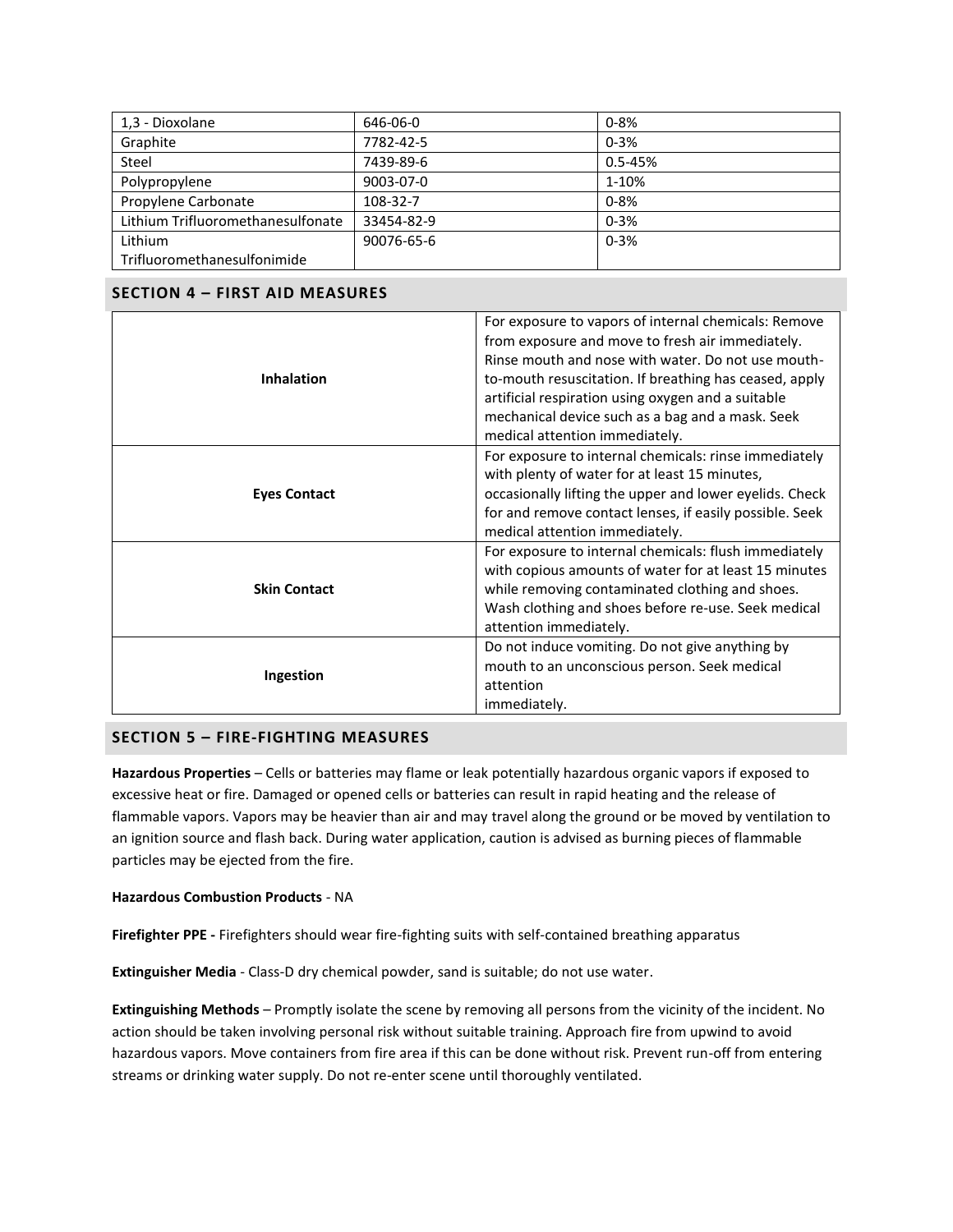## **SECTION 6 – ACCIDENTAL RELEASE MEASURES**

#### **General Information -** See Section 8

**Personal Safety Precautions -** No action should be taken involving personal risk without suitable training. Review Sections 5 and 7 before proceeding with spill clean-up. Use proper PPE as indicated in Section 8. Ventilate area adequately. If electrolyte leaks or spills, do not touch or walk through the spill material.

**Environmental Protection -** In In the event of battery rupture, capture all released material in a plastic lined container. Dispose of the container in accordance with local laws and regulations. Do not allow leached substances to seep into the earth or waterways.

**Cleaning/Collecting -** Pack the battery, including all battery materials, as described above. Clean the affected area with water (diluted acetic acid may also be helpful).

## **SECTION 7 – HANDLING AND STORAGE**

Do not charge, short-circuit, disassemble, deform, heat above 100°C, or incinerate. Do not stack or combine with other types of batteries. Do not store on or near conductive surfaces. Do not mix old and new batteries. Store batteries in well-ventilated, dry, and cool conditions. Keep away from moisture of any kind. Do not store near a heat source or hot air flow.

Do not store in direct sunlight. Do not allow packaging materials to become wet.

### **SECTION 8 – EXPOSURE/PERSONAL PROTECTION**

**PPE: Facilities** - Facilities storing or utilizing this product should be equipped with an eyewash station and safety shower

**PPE: Eyes** - Under normal use, no protection is required. Safety glasses and/or face shield should be used in the event of leakage or battery case rupture.

**PPE: Clothing** - Under normal use, no special clothing is required. Gloves, boots, apron or other protective clothing should be used in the event of leakage or battery case rupture.

**PPE: Respiration** - Under normal conditions, no special gear is required. Use appropriate respirator if excessive airborne dust or mist concentrations are present.

| <b>Boiling Point</b>    | <b>NA</b>                  | <b>Melting Point</b>       | NA              |
|-------------------------|----------------------------|----------------------------|-----------------|
| <b>Vapor Pressure</b>   | <b>NA</b>                  | <b>Vapor Density</b>       | <b>NA</b>       |
| Appearance              | Cylindrical &<br>Prismatic | <b>Solubility in Water</b> | Insoluble       |
| <b>Physical State</b>   | Solid                      | Odor                       | <b>Odorless</b> |
| <b>Relative Density</b> | <b>NA</b>                  |                            |                 |

#### **SECTION 9 – PHYSICAL/CHEMICAL PROPERTIES**

#### **SECTION 10 – STABILITY & REACTIVITY**

**Chemical Stability** - Stable under normal conditions and handling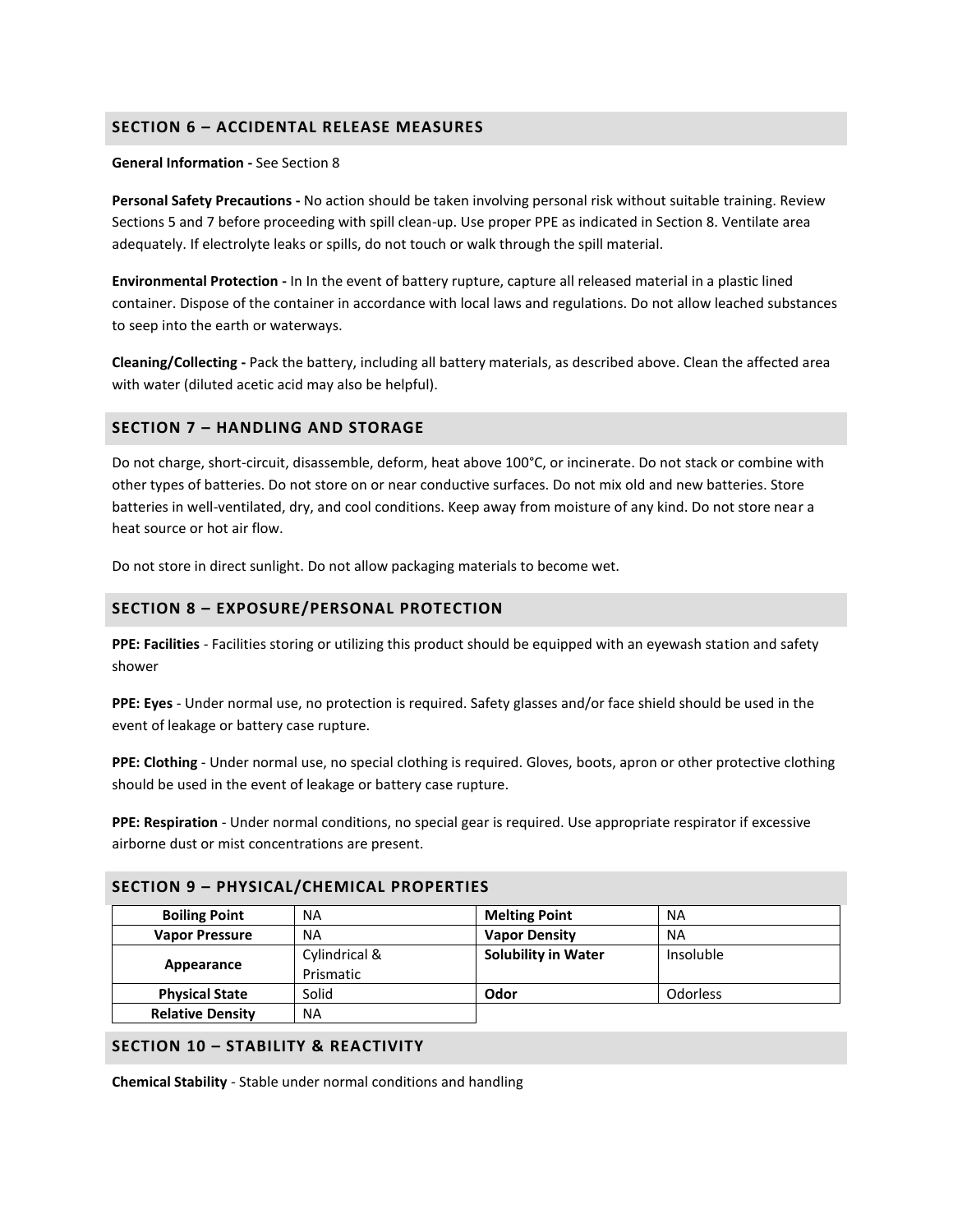#### **INCOMPATIBILITY (MATERIALS TO AVOID) –**

Not compatible with conductive materials, water, seawater, strong oxidizers, and acids.

**Hazardous Reaction Conditions:** External short circuit, crushing, high temperature, open flames, incompatible material contact, direct sunlight, and high humidity may case heat generation and ignition or fire.

**Hazardous Decomposition Products**: NA

**Hazardous Polymerization:** NA

## **SECTION 11 – TOXICOLOGICAL INFORMATION**

**Relevant Toxicological Limits:**

| <b>Acute Toxicity</b> |                                                                                                                                         |  |
|-----------------------|-----------------------------------------------------------------------------------------------------------------------------------------|--|
|                       | Rabbit: LDLO (blue pipe): $=$ 45mg/kg                                                                                                   |  |
| Manganese Dioxide     | Mouse: LD50 (subcutaneous): =<br>422mg/kg                                                                                               |  |
|                       | Chronic exposure: inhalation of dust<br>for prolonged time may cause central<br>nervous system disorder, such as<br>Parkinson's disease |  |
| Lithium Metal         | Local exposure may cause<br>thermal/chemical burns on skin or in<br>eyes                                                                |  |

## **SECTION 12 – ECOLOGICAL INFORMATION**

Discarded batteries may be harmful to the environment.

#### **SECTION 13 – DISPOSAL**

To prevent short circuit, prior to disposal, terminals should be taped and/or capped with a protective insulting material.

Disposal of large quantities of Lithium Ion batteries or cells may be subject to Local, State or Federal regulations. Consult your Local, State and Federal regulations regarding disposal of these batteries.

Do not incinerate.

## **SECTION 14 – TRANSPORT**

This product complies with the UN Recommendations on the Transport of Dangerous Goods; IATA Dangerous Goods regulations, and applicable U.S. DOT regulations for the safe transport of Li-Ion Battery. This product has been tested under the provisions of the UN Manual of Tests and Criteria, Part III, sub-section 38.3 and is classified as a non-dangerous good.